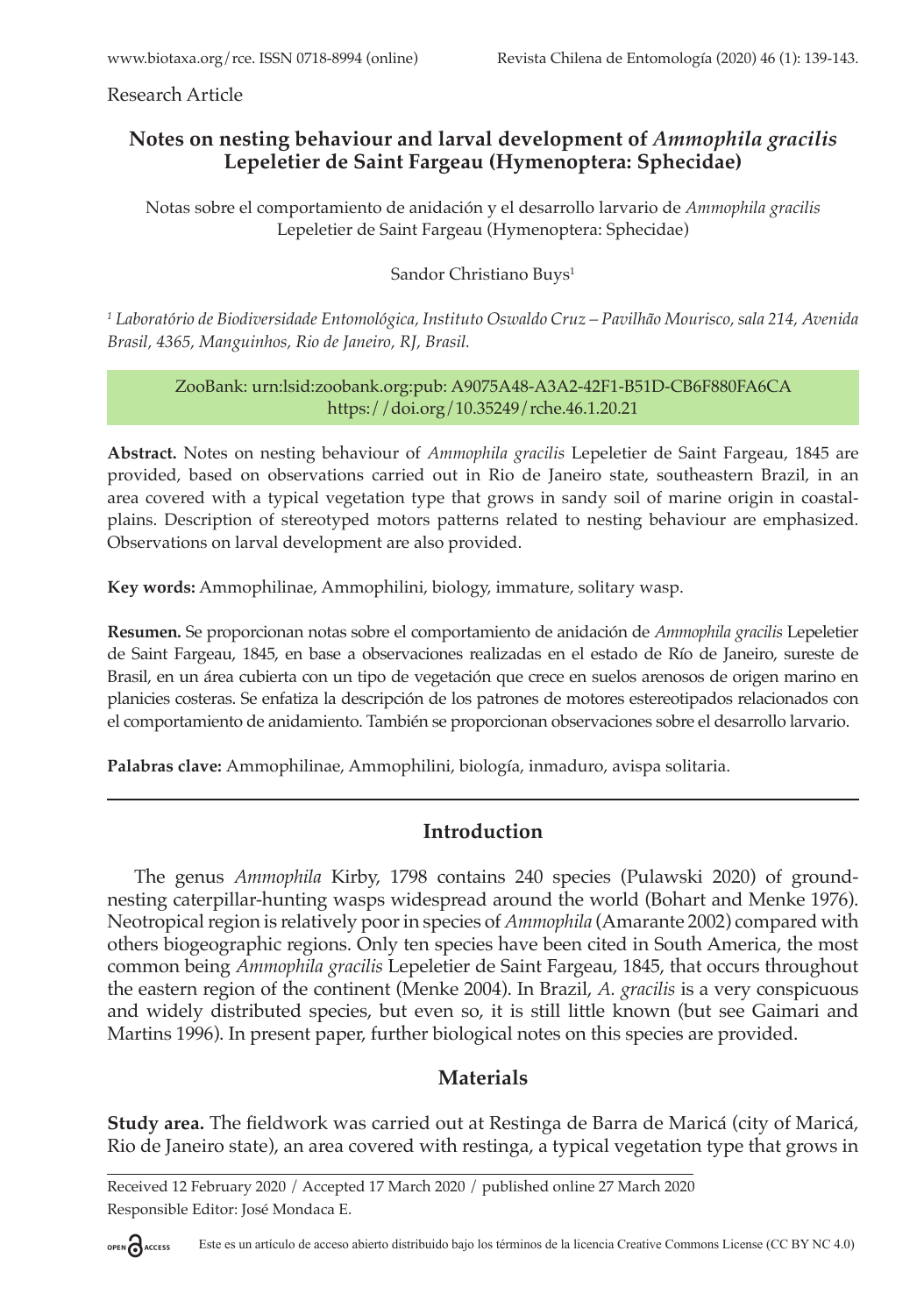sandy soil of marine origin in coastal-plain; this vegetation type is included in the Atlantic Forest biome. The studied area is partially protected inside the Área de Proteção Ambiental de Maricá (22°52' to 22°54'S and 42°48' to 42°54'W), since April 1984. Maricá region climate was classified as warm tropical, super humid, with sub drought periods (Nimer 1972). Pereira *et al.* (2001) provided the following meteorological dates collected in the neighbouring city of Niterói, from 1931 to 1968 (Departamento Nacional de Meteorologia): annual average temperature  $23.2^{\circ}$ C; the warmest month is February, with average of the maximum temperature of  $32.2^{\circ}C$ ; the coldest month is July, with average of minimum temperature of 15.1°C; average annual rainfall is 1,230.8 mm, with 69.2% occurring from November to April.

#### **Results**

**Nesting habitat and annual occurrence pattern.** *A. gracilis* is a common species in the studied area. Nesting females were observed in every month of the year. The nesting density was clearly greater in November and December, a hot and rainy period of the year. The nesting females were observed in sun-exposed areas, without low vegetation nearby and soil composed by compacted coarse sand, usually mixed with clay. Females nest solitarily.

**Nest provision.** Nests with one  $(n = 4)$  and with three caterpillars  $(n = 1)$  were found. Females laid their eggs on lateral portion of second or third abdominal segment of first item prey stored in the nest.

**Structure of the nest.** Nest is L-shaped, with a principal cylindrical tunnel perpendicular to the soil surface,  $0.6 - 0.7$  cm in diameter (n = 3) and 3.2 - 5.0 cm (n = 4) in deep, and a smaller tunnel that parts perpendicularly from the bottom of the principal cannel, with 1.8  $-2.0$  cm in length ( $n = 2$ ). Prey items are stored in the bottom of the smaller tunnel.

**Nest excavation.** Several nests in distinct phases of the nesting cycle were observed, but the complete excavation of a nest was observed only one time. Based principally on this complete observation, it is possible recognise three phases of excavation, as follows. (1) In first phase, female digs in several directions, randomly throwing the earth aside with the mandibles; she does not fly carrying the earth, and apparently does not use her legs to dig, only the mandibles. (2) In second phase, after a few minutes from excavation started, female begins to carry the earth in flight seized with the mandibles and apparently with the first leg pair; but the number of distinct trajectories of flights initially varies greatly, being gradually reduced. (3) In third phase, female travelled only one trajectory to discard the earth. Discarding site was about 35 cm from the nest entrance. The earth did not form a mound near the nest. The position in which the female entered at the nest is always opposed to the cell position, probably the definitive trajectory of earth discard is defined when the female defines the position of the nest's cell. Total time of the complete excavation was 40 minutes.

**Temporary closure of the nest.** The females always temporarily close the nest soon after completing the excavation and after stocking it with a prey item. First step of the temporarily close of the nest is to select carefully a stone with of suitable size to block the nest entrance. Females examine several little stones at nest surroundings, seizing it with the mandibles. Sometimes they grab stones with the mandibles and repeatedly raise and lower the head, as if evaluating its weight; commonly they promptly rejected small stones. After blocking the nest entrance with the stone, the females scuff sand over the nest, throwing it backward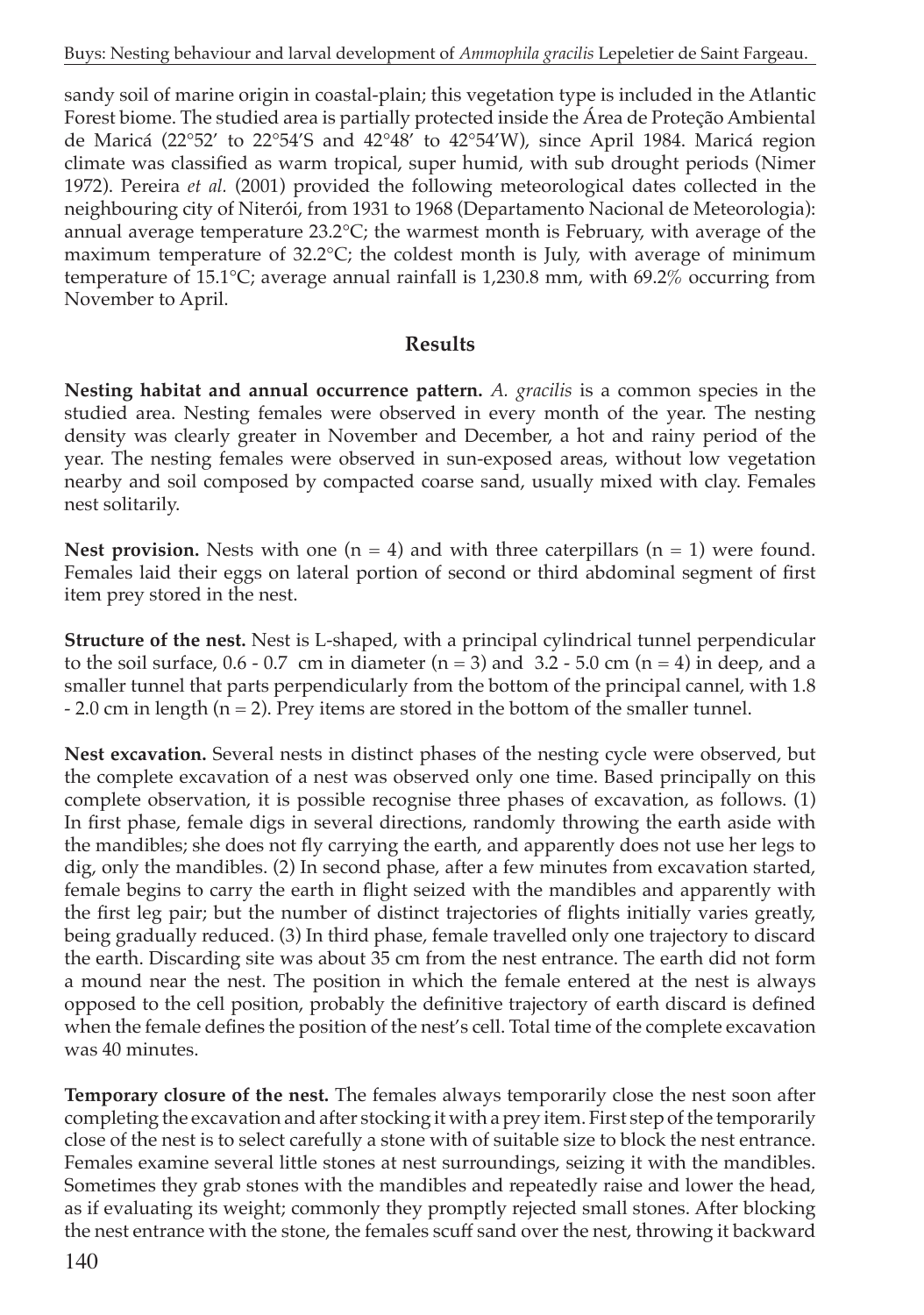under her body with very quickly movements of the first leg pair. The legs movement is so quickly that it is not possible to distinguish whether it is alternated or synchronic.

**Inspection of the nest.** After temporarily closing the nest, the females fly away in search for caterpillars. During this step of the nesting cycle, frequently the females return to the nesting site to check the nest and its surroundings. In two occasions females open the temporarily closed nests to check them and subsequently close the opening again. Both of these nests had not been provisioned and the females remained a long time away, possibly the females were in searching for prey items and were unsuccessful.

**Definitive closure of the nests.** The behaviour of definitively nest closing was observed four times in detail from the beginning to the end. The wasp firstly selects a stone, in the same way she makes when temporarily close the nest; sometimes the female uses the same stone before used to temporarily close the nest. However, the stone is put deeper inside the nest. Thus, the layer of sands and debris put in the principal tunnel is greater. After that, a layer of small stones is added, where two observed females used four stones, and another one placed 14. Thereafter, the female put sand over the nest, which was threw beneath her body with the first leg pair as previously described. Sometimes the female releases the soil with the mandibles, at the same time that threw sand backward to nest direction. One female, about 10 minutes after placed the stones, returned to working in the closing of the nest. She spent eight minutes putting sand and stones over the nest. Once she removed the soil from the nest, put one stone and started to put sand again. Sometimes the female compacted with a stone in the mandibles the sand over the nest entrance. The final phase of nest closing consists of putting objects, as small stones and fragments of wood over the nest entrance. This behaviour, which could be interpreted as camouflaging the nest, spent approximately two minutes. The objects used in this stage usually are selected at greater distance from the nest. The total time spend in the nest closing was 10 to 12 minutes. During the closing of the nest wasp frequently chasing away ants that pass nearby.

**Prey paralysis.** After the larvae have been paralysed, they are still able of expelling faeces and to do very shorts and fast movements with the body. Usually it is not necessary to sting the prey during the prey transport; only once has this behaviour been observed. To sting the caterpillar, the female bends the gaster and reaches the ventral portion of its prey, which remains grasped with the mandibles.

**Prey transport.** Usually the female transports the caterpillar exclusively walking on the ground, although she often flaps her wings as she walks, apparently to help propel her body forward. During the transport, the female grasps the prey near the thorax and holds her body with the first leg pair; the ventral portion of the caterpillar always faces upward. Just in one of the many times that prey transport was observed, the female travelled part of the way to the nests in flight, however, the prey observed on this occasion was exceptionally small and this unusual behaviour probably was related to this fact.

Carrying-prey females in difficulties to found their nest were observed several times. One female in this situation walked in circles with her caterpillar for a few more than an hour and then was collected. It is interesting that the disorientation of finding the nest after hunting a prey items can be a cause of unsuccessful nesting and even egg mortality.

**Adult feeding.** The females were commonly observed feeding on *Borreria* sp. (Rubiaceae), a small herbaceous plant very abundant near the nesting sites.

**Larval development.** Five prey specimens bearing wasp's egg were maintained in laboratory. Two of these eggs did not hatch for undetected cause, the other eggs hatched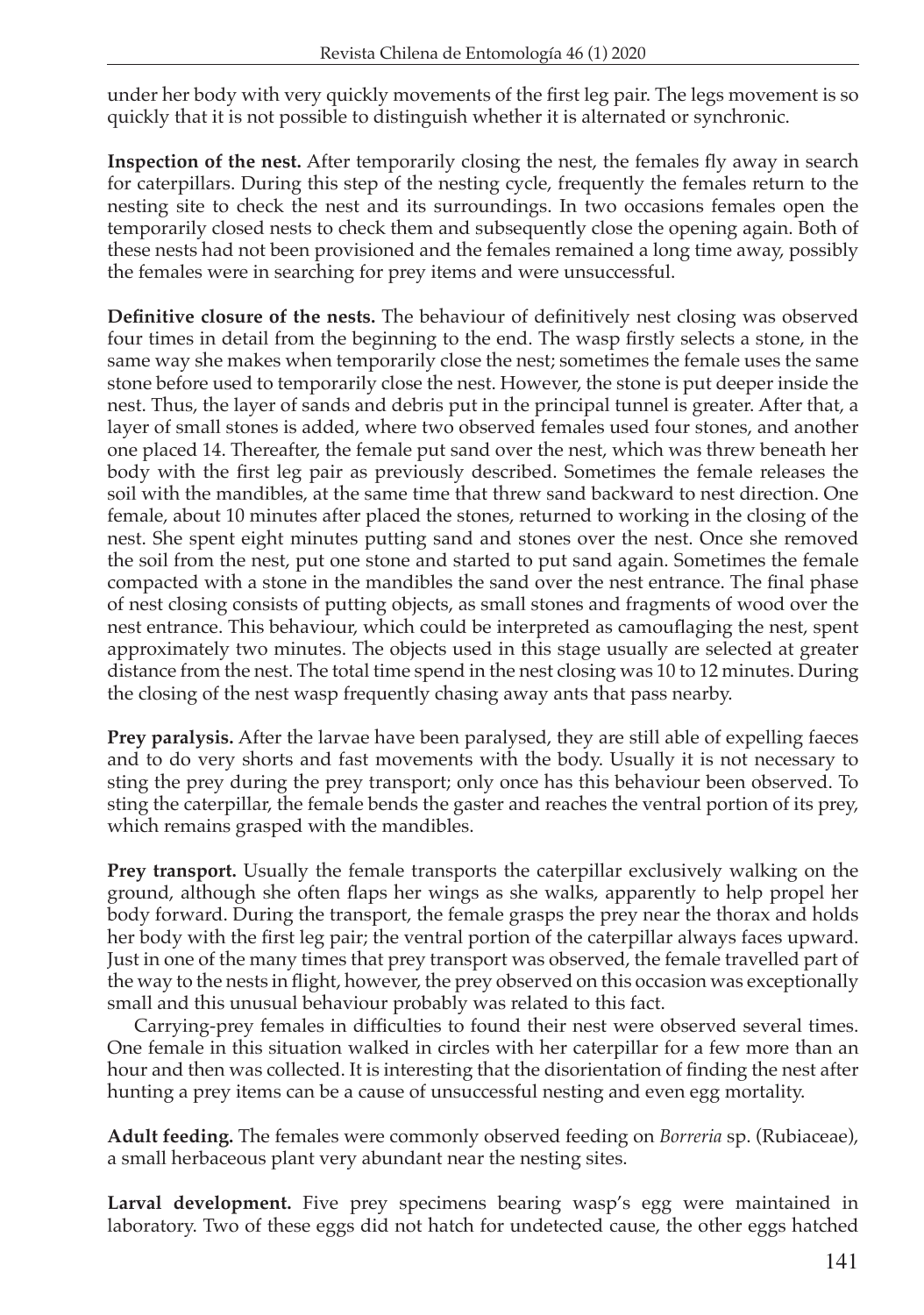in the second day after the oviposition. Larvae remained partially inserted at prey's body up to almost the ending of the feeding phase. It is possible to observe by transparency internal wave movements of the larva, probably related to suction. The caterpillar could remain alive up to the second day of the larval development. In one of the observed cases, the caterpillar died before the wasp's egg hatches, even so the larva reached the maturity, suggesting that the prey did not to be necessarily alive to the larva of the wasp develop on it. As the wasp's larva grows the body of the prey gradually wilt from posterior portion to the anterior portion of the body. At the end of the third day of development only a small part of the anterior portion of the caterpillar's body remains. Then the larva abandons the prey's body interior and begins to consume it externally, remaining just the cephalic capsule at the developmental end. The feeding phase lasted three days, after this period the larva spent about two days spinning the silken cocoon.

#### **Discussion**

Care should be taken when studying *A. gracilis*, as its great morphological variability and wide geographic distribution provide evidence that it may actually be a complex of several distinct biological entities grouped under the same taxon. Therefore, comparison of biological parameters between different populations of *A. gracilis* can be useful to help clarify its complex taxonomy. The nesting behaviour of the population of *A. gracilis* studied by Gaimari and Martins (1996) differs from the population here studied at least in following noticeable aspects: (1) the nests are shorter and (2) provisioned with one or two caterpillars, (3) the females tend to nest gregariously and (4) are absent during the rainy season of October through January. These differences can be attributed to ecological characteristics, but can also be the result of genetically defined biological characteristics. In fact, the population studied by Gaimari and Martins (1996) occupied a different habitat, with apparently harder soil and the population suffered a strong pressure of parasitism. However, only the sum of comparative studies on morphology and behaviour carried out over the wide geographical range of *A. gracilis* can answer questions about the great variability attributed to this species.

Comparing *A. gracilis* with other species of the genus, for example, using the papers of Evans (1959), Powell (1964) and Weaving (1989a, b), we observed that it resembles several other species and has behavioural patterns considered to be more specialized in genus, such as discarding the earth from the nest in flight and providing the nest with more than one smaller prey, which can be transported in flight. It seems interesting to highlight the initial excavation behaviour of the nest, an aspect neglected in other papers. At this time, the female behaves like other ground-nesting species of Sphecidae, for example, *Penepodium luteipenne* (Fabricius, 1804) (Buys 2012). Then its behaviour gradually becomes specialized, and she flies to discard the excavated earth. It is certain that this initial phase can be interpreted not as excavation of the nest, but as part of the behaviour of choice of the nesting site. Anyway, it looks like an aspect that deserves attention in future studies.

Information on larval development of *Ammophila* or other sphecid wasps were very scarce. Grandi (1961) provided a classical sequence of illustration of a larva of the European *Ammophila heydeni* Dahlbom, 1845 consuming her caterpillar, the prey body of this species gradually wilt, similarly to the observed during the development of *A. gracilis*. The larval development of the related *Eremnophila binodis* (Fabricius, 1798), as observed by Buys (2009b), was somewhat different, in this species the egg was put more posteriorly on the prey body, and the wasp's larva abandon the prey body earlier and consume it externally. Different from the observed in *A. gracilis*, other sphecid need prey alive in the initial phase of the larval development (e.g., Buys 2006, 2009a,).